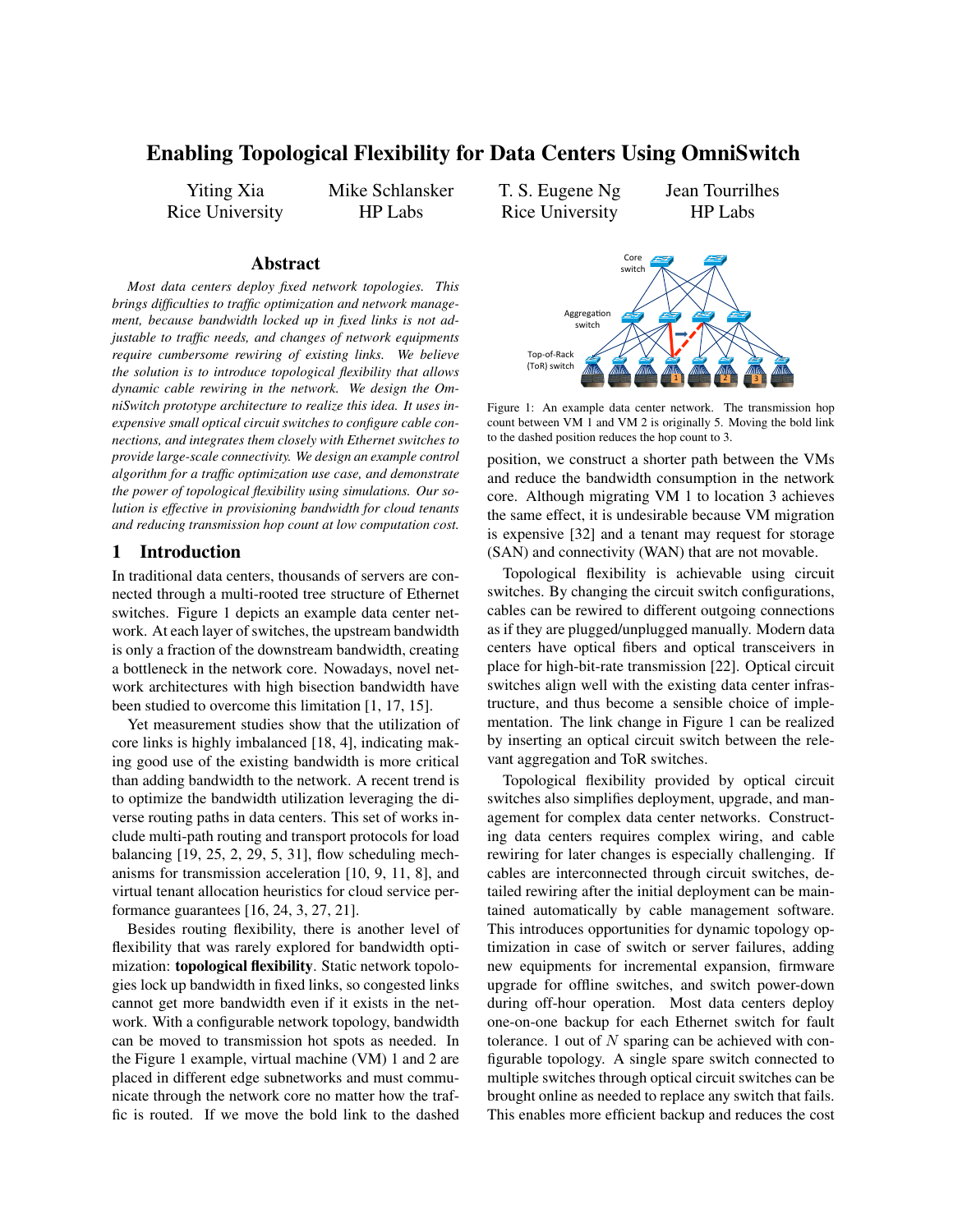

Figure 2: Internal of an OmniSwitch cabinet for redundancy significantly.

In this paper, we present OmniSwitch, a configurable data center network architecture, and leverage its topological flexibility to utilize and manage the data center efficiently. OmniSwitch exploits cheap small port-count optical switches, such as 2D MEMS, Mach-Zehnder switches, and switches using tunable lasers with array waveguide gratings, to minimize deployment costs. These switches are fabricated on a planar substrate using lithography. Losses from photonic signal crossings or other effects limit the port count to modest scale. The mass production cost is dominated by packaging. With significant advances in photonic packaging, the per-port cost of these switches will be far cheaper than their counterparts that scale to thousands of ports. Because small optical switches cannot provide general connectivity, building large-scale data centers requires intimate combination with the existing switching power in the network. OmniSwitch employs interleaving optical switches and Ethernet switches to provide topological flexibility for the full scope of a data center. Evaluations in Section 3.3 demonstrate small optical switches integrated in the OmniSwitch architecture are effective enough to give considerable topology flexibility.

In the rest of the paper, we describe the OmniSwitch architecture and the control plane design. We use VM clustering as a case study and propose a control algorithm that enhances locality of traffic in the same tenant. We evaluate our solution using simulations in the tenant provisioning scenario. Compared to intelligent VM placement on a fixed network topology, running our VM clustering algorithm given dumb VM placement on the OmniSwitch configurable topology can reduce the rejected bandwidth by 60%. Our approach also reduces the provisioning time for large tenants from 17min to 1s.

### 2 OmniSwitch Design

# 2.1 Architecture

OmniSwitch deploys identical hardware building blocks to provision port count, bandwidth, and reliability. Figure 2 illustrates an OmniSwitch module that combines electrical packet switches and optical circuit switches into a single cabinet. The Ethernet stack can be populated with up to 5 cards each having a 128-port Ethernet



Figure 3: OmniSwitch mesh network. The right subfigures show topologies of the Ethernet switches. Switch 1, 2, 3, 4 are in one cabinet; switch 5, 6, 7, 8 are in another cabinet. Each line represents 4 individual fibers. Solid lines are connections within a cabinet; dashed lines are connections across cabinets.

switch ASIC. The 5th card is a spare switch to provide fault tolerance and always-on maintenance. The Ethernet switches are connected through electrical-to-optical converters, and then a stack of  $4\times5$  photonic circuit switches, to optical front panel connectors. 16 25Gbps bidirectional fibers are bundled into one multilink to reduce the number of manually installed cables. After plugged into a multilink connector, these individual fibers are connected vertically across 16 adjacent optical circuit switches. Each circuit switch allows arbitrary optical connections between a row of individual links inside the front panel and a corresponding row of Ethernet ports that span the Ethernet stack. Multilink connectors provide connectivity to both end devices (servers or ToR switches) as edge bandwidth and to other multilink connectors in the same or different OmniSwitch cabinets as core bandwidth. The proportion of core over edge bandwidth determines the oversubscription ratio.

Mesh networks can be realized using single or multiple OmniSwitch cabinets. In Figure 3 (a), the 4 active Ethernet switches are each connected to other Ethernet switches through 2 multilinks. The remaining 384 individual fiber ports can be used for end devices. Specific connections among the Ethernet switches are decided by the circuit switch permutations. We present two possible topologies, where the total bandwidth between switch pairs are adjustable depending on traffic demand. Figure 3 (b) shows a larger network that gives 768 end-device ports. Ethernet switches in the same cabinet connect to each other using 1 multilink each. They each also connect to switches in the other cabinet using 1 multilink. A possible topology is shown.

OmniSwitch cabinets can also be structured as tree networks. Spine cabinets are interior nodes in the tree and only provide connectivity for the children cabinets. Leaf cabinets connect to both end devices and the parent spine cabinets. Figure 4 (a) is the topology used for our evaluations in Section 3.3. 4 leaf OmniSwitch cabinets each provide 8 upward and 24 downward multilink ports. The dark and light lines show how uplink ports on leaf cabinets are connected to the spine cabinet.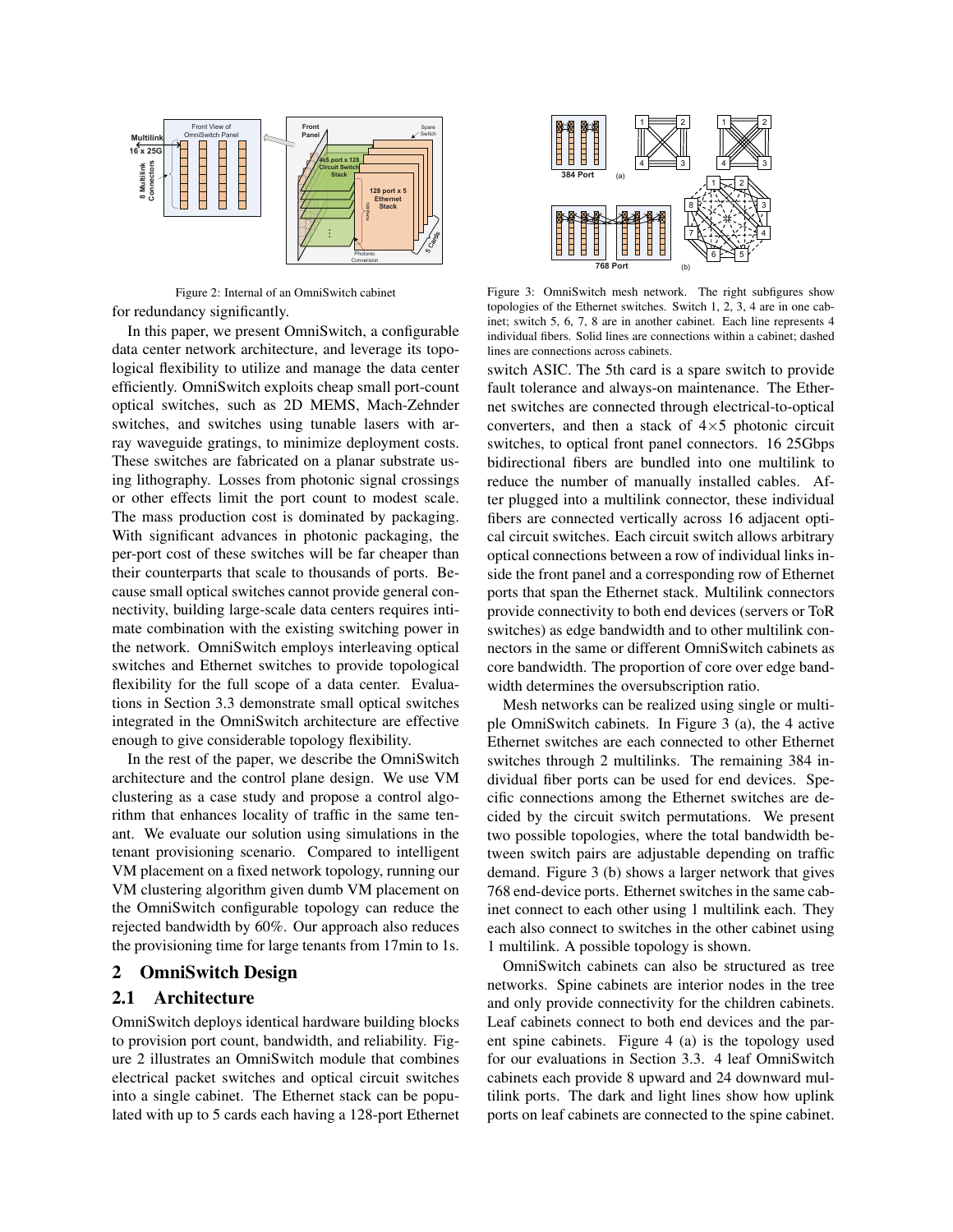

Figure 4: OmniSwitch tree network. In subfigure (b), the 2 uplinks out of each cabinet refer to the 4 dark and light multilink connections in subfigure (a) respectively.

In our example network, 8 ToR switches are connected to each multilink connector, each ToR switch having 2 25Gbps individual uplinks. A ToR switch hosts 8 servers each using a 25Gbps downlink. The network has 6144 servers. The ToR switches are 4:1 oversubscribed and each cabinet provides 3:1 edge over core bandwidth, so the overall oversubscription ratio in the network is 12:1.

Figure 4 (b) shows a 3072 port configuration using 8 leaf cabinets and 2 spine cabinets as a Clos topology. The leaf cabinets are connected to the core cabinets in a similar fashion to Figure 4 (a). The lines between the leaf and spine cabinets each represent 4 multilink cables. For each leaf cabinet, the two lines refer to the dark and light multilink connections in Figure 4 (a) respectively.

#### 2.2 Advantage Discussion

Easy wiring: OmniSwitch reduces wiring complexity using multilink cables. Detailed interleaving for individual links are handled by circuit switch configuration software. This enables automatic cable rewiring after a hardware failure, during a switch firmware upgrade, or after partial power-down during off-hour operation.

Incremental expansion: OmniSwitch cabinets can be partially populated with Ethernet switches and servers. As new equipments are added to the cabinet, circuit switch settings are configured to adapt to the change, avoiding manual rewiring of existing links. As shown in Figure 3 and Figure 4, it is also simple to purchase additional OmniSwitch cabinets to form larger networks.

Efficient backup: As Figure 2 shows, by configuration the circuit switches, the 5th spare switch can be brought online to replace any Ethernet switch that fails. Compared to most data centers where each switch has a stand-by backup, OmniSwitch reduces the sparing hardware and achieves more efficient backup.

Traffic optimization: Topological flexibility can enhance traffic locality and reduce transmission hop count. Links that exchange the most traffic can be optically configured to a common Ethernet switch to minimize the traffic sent to higher layers in a network hierarchy. Opposite to traffic locality, load balancing and failure resilience can be achieved by optically directing traffic relevant to the same tenant to different Ethernet switches.

Cost effectiveness: Small optical switches are potentially far cheaper than the large counterpart, despite less flexibility. Circuit switches require one-to-one mapping between the input and output ports. As Figure 2 depicts, the cables connected to the same optical switch cannot reach the same Ethernet switch. Evaluation result in Section 3.3 shows small optical switches can provide considerable topological flexibility, thus OmniSwitch makes a good tradeoff between configurability and cost.

#### 2.3 Control Plane

The OmniSwitch architecture requires a control plane (1) to program optical switch connectivities for topology optimization and (2) to enforce routing for quick adaptation to topology changes. Because a data center is administered by a single entity, an emerging trend is to leverage centralized network control to achieve global resource management [2, 26, 10]. We follow this trend to deploy a centralized network controller for OmniSwitch, which is a user process running on a dedicated machine in a separately connected control network.

Most optical switches can be configured via a software interface, and existing works provide basic routing mechanisms we can borrow. For example, after the topology is determined, our network controller can precompute the paths and program the routing decisions on switches using software-defined networking (SDN) protocols [2, 5, 31] or VLANs [25, 30, 33], or on end hosts by source routing [16]. The control logic should be customized to different use cases, such as localizing traffic to save core network bandwidth, balancing workload to improve service availability, powering down some Ethernet switches to save energy, activating the spare Ethernet switch to recover from failure, etc. We design a control algorithm that configures topology and routing simultaneously for the VM clustering use case.

#### 3 VM Clustering: A Case Study

In cloud computing terminology, tenant refers to a cluster of reserved VMs. A VM communicates with a subset of other VMs in the same tenant; there is almost no communication between VMs in different tenants [6]. VM clustering is to localize traffic within the same tenant by optically configuring end-device links that exchange the most traffic to a common Ethernet switch. The algorithm requires no control of VM placement and seeks opportunities for optimization in the network.

### 3.1 Problem Formulation

VM clustering can be realized at the flow level or the tenant level, reconfiguring the network either to address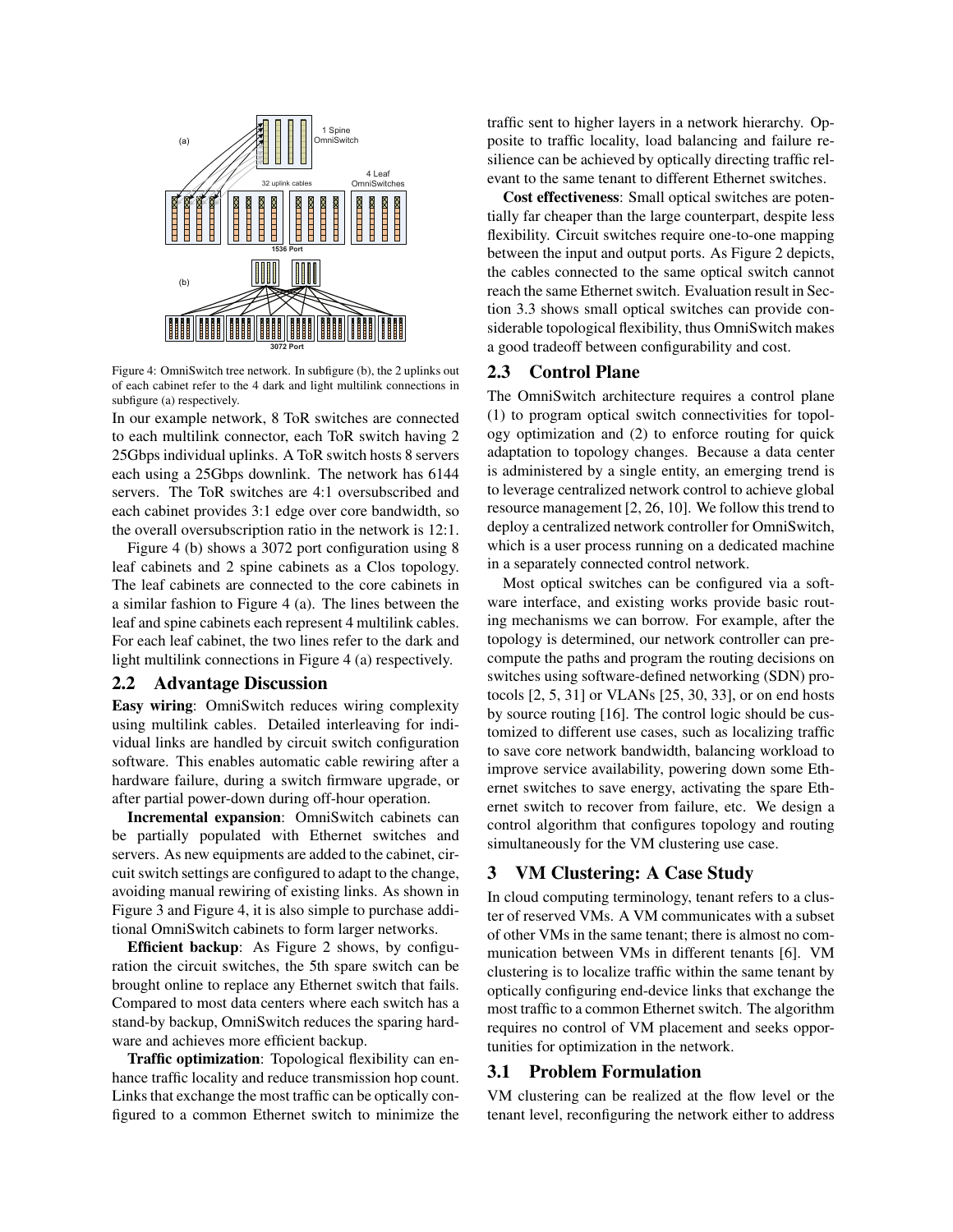instant traffic changes at real-time or to address tenant bandwidth requirements that last for substantial time. We perform tenant management in this case study, because frequent topology changes cause disruptions in the network and degrade transport performance. Tenant bandwidth requirements can be expressed by different network abstraction models [16, 12, 3, 21]. Here we use the simple pipe model that specifies bandwidth requirement between each VM pair as a Virtual Link (VL) [16, 24]. Other models apply to OmniSwitch as well. The pipe model can be constructed either by user specification or by bandwidth prediction tools [20].

Our problem is to place the VLs in the OmniSwitch network, so that maximum amount of bandwidth that tenants require can be hosted. Placing VLs on a fixed network topology can be formulated as a multicommodity flow problem. Because splitting VLs across several physical links can cause packet reordering, we seek integer assignments to the problem, which is NPcomplete [13]. In a configurable network like OmniSwitch, there are numerous possible topologies, making the search space even larger. We design a heuristic algorithm to approximate the global optima.

### 3.2 Control Algorithm

For each tenant, the algorithm takes in the physical locations of VMs and the bandwidth requirements of VLs. It accepts the tenant if it accommodates all the VLs with bandwidth guarantees, otherwise it rejects the tenant and recycles the allocated resources. We assume a tree structure of OmniSwitch cabinets, as shown in Figure 4. The OmniSwitch cabinets run the same sub-procedure, layer by layer from the edge to the root of the tree. The output of children cabinets is the input of parent cabinets.

In each cabinet, the algorithm handles VLs in the order of decreasing bandwidth requirement. Because configuring the optical switches can rewire cables to different Ethernet switches, we search through the egress and ingress uplinks with sufficient bandwidth on the source and destination VMs respectively to check what Ethernet switches can service the VL. If the egress and ingress uplink can reach up to the same Ethernet switch, the VL can be provisioned within this cabinet, demanding no extra bandwidth from the upstream cabinets. Optical circuit switch allows an input port to be connected to only one output port, thus locating VLs from the same tenant onto the same physical link saves optical ports for other tenants. We use a scoring function for the VL uplink assignment, which favors links heavily utilized by the tenant. If the VL must traverse different Ethernet switches, e.g. optical ports connected to the same Ethernet switch occupied already, we place the VL on egress and ingress uplinks with high scores and let the upstream cabinet deal with the connection between the Ethernet switches.

|  |  | Table 1: Average hop count when $load = 0.8$ |  |  |  |  |
|--|--|----------------------------------------------|--|--|--|--|
|--|--|----------------------------------------------|--|--|--|--|

| dumb           | SecondNet      | OmniSwitch | OmniSwitch |  |  |
|----------------|----------------|------------|------------|--|--|
| $+$ fixed Clos | $+$ fixed Clos |            | (big OCS)  |  |  |
| 4.622          | 4 164          | 3.217      | 3.048      |  |  |

#### 3.3 Evaluation

### 3.3.1 Simulation Setup

To demonstrate the power of topological flexibility, we compare two solutions in a tenant provisioning scenario: dumb VM placement on the configurable topology vs. judicious VM placement on a static topology. For the first solution, we simulate the example OmniSwitch architecture in Figure 4 (a). When a tenant is subscribed, we provision VMs by contiguous placement and run the VM clustering algorithm to accommodate bandwidth for VLs. For the second solution, we simulate a Clos network with the same number of Ethernet switches and servers, and run the SecondNet tenant provisioning algorithm [16]. We simulate dumb VM placement on the fixed network as the baseline of comparison. To analyze the effectiveness of small optical switches, we also compare the original OmniSwitch with an alternative implementation using one big optical switch for each cabinet.

The simulated networks have 6144 servers. Second-Net places VMs within tenant onto different servers. For fair comparison, we give each server the capacity to host a single VM in these experiments. Each simulation run consists of 1000 Poisson tenant arrivals and departures. The tenant size and bandwidth requirements are sampled from the Bing data center workload [6]. The mean tenant size  $(S)$  is 79 and the largest tenant has 1487 VMs. We keep the tenant duration time  $(T)$  fixed and vary the mean arrival rate  $(\lambda)$  to control the *load* on the data center, which is defined as  $\frac{S \times \lambda \times T}{6144}$ , or the proportion of requested over the total VM slots.

#### 3.3.2 Simulation Results

The simulated networks have 12:1 oversubscription ratio, so tenants may be rejected due to lack of network capacity. In this casee, all bandwidth required by the VLs are considered rejected. We define bandwidth rejection rate as the amount of rejected bandwidth relative to the total requested bandwidth. We use this metric to evaluate each solution's efficacy to accommodate tenants.

Figure 5 shows OmniSwitch rejects very little bandwidth even when the load is high, which demonstrates its effectiveness in localizing traffic given the simple VM placement. The OmniSwitch implementation using big optical circuit switches only reduces the rejection rate slightly, indicating small optical switches can provide considerable topological flexibility. SecondNet is much better than the dumb solution, because it pre-configures the servers into clusters by hop count and prioritizes small-hop-count clusters for VM placement. However, it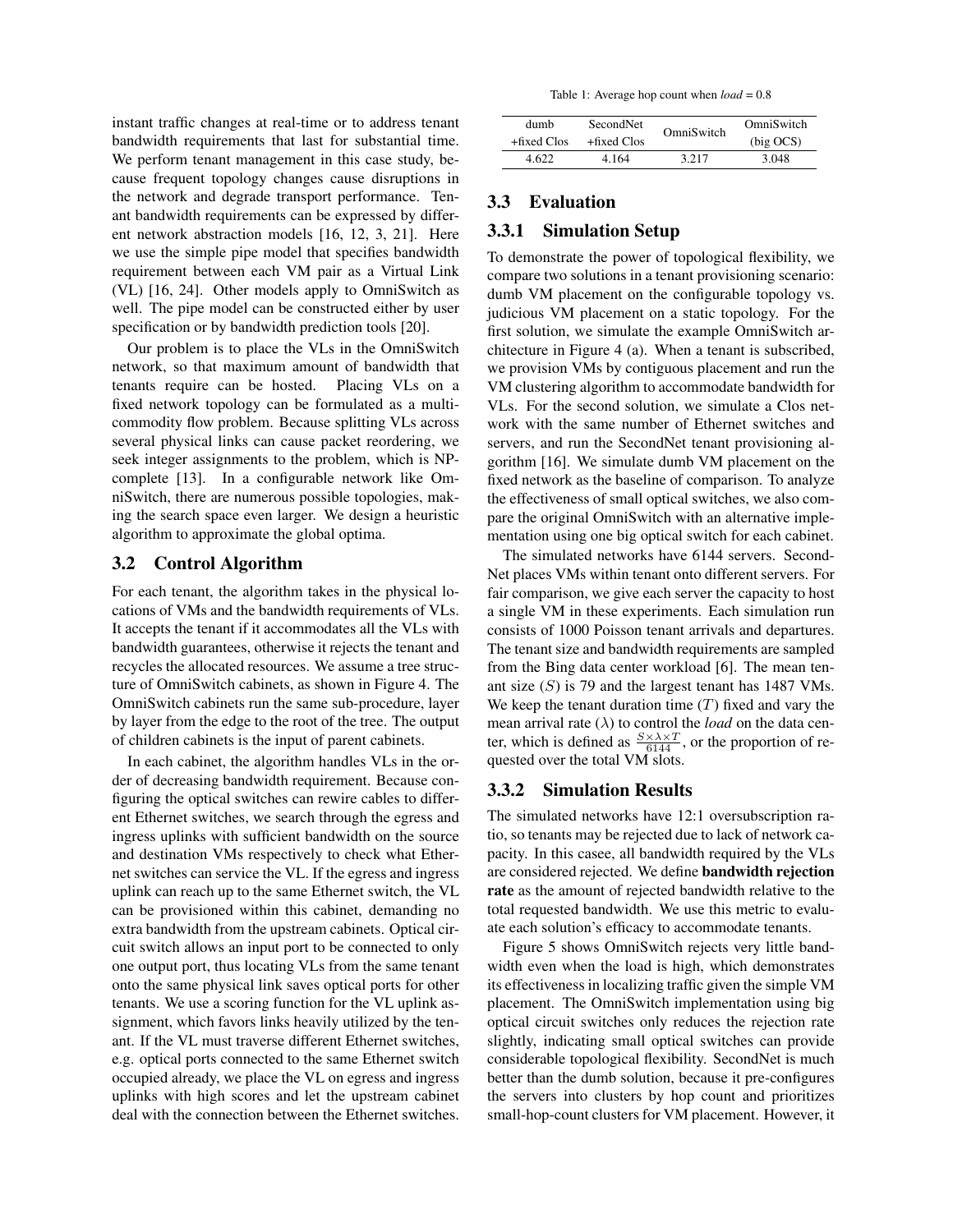

Figure 5: Average bandwidth rejection rate under different load still rejects over  $2\times$  as much bandwidth as OmniSwitch. On the fixed topology, if a cluster cannot host the entire tenant, SecondNet must move to large hop-count clusters for resources. OmniSwitch utilizes bandwidth more efficiently by constructing connections dynamically according to bandwidth requirement of individual VLs.

We measure the average hop count of the provisioned VLs to help interpret the above results. As shown in Table 1, the average hop count on the OmniSwitch network is significantly shorter than that of the Second-Net solution, which explains why OmniSwitch can host a lot more requested bandwidth. Big optical switches further reduce the hop count, but the bandwidth rejection rate in Figure 5 makes little difference. This is because OmniSwitch successfully reduces path length for most VLs, leaving sufficient core bandwidth for the rest VLs.

In Figure 6, we compare the computation time of the SecondNet algorithm and the OmniSwitch VM clustering algorithm. OmniSwitch can finish provisioning a large tenant with over 1000 VMs in around 1s, and the computation time is not sensitive to variation of load; while SecondNet takes up to 17min and the computation time grows significantly as the load increases. Although SecondNet pre-clusters the data center to reduce the problem size, it still needs to do exhaustive search in each cluster. This is quite expensive, especially when the servers are heavily occupied. The search space for the OmniSwitch VM clustering algorithm is very small. Since it seeks optimization for pre-allocated VMs, it only needs to search through a few uplinks and possible optical switch connections. Table 1 shows the algorithm keeps most traffic within edge cabinets even at high load, so the search space does not enlarge with load increase.

### 4 Related Work

OmniSwitch is related to other configurable data center architectures using optical interconnects. Helios and c-Through construct a separate optical network with an expensive high port-count 3D MEMS side by side with the existing data center to add core bandwidth on the fly [14, 33]. This idea is extended to different traffic patterns other than point-to-point communication [34, 35]. OSA introduces WDM and WSS tech-



Figure 6: Algorithm computation time for various tenant size and load nologies to provide multi-hop forwarding and tunable link capacity [7]. Mordia and Quartz use fast optical circuit switches (WSS or WDM rings) to build a fullmesh aggregation layer that has high bandwidth capacity and low switching latency [28, 23]. Because WSS and WDM rings scale poorly, these designs work best for small networks with tens of aggregation ports.

OmniSwitch's design goals are fundamentally different. First, OmniSwitch aims to utilize existing bandwidth resources efficiently, as opposed to adding bandwidth to the network. Second, we are the first to use small optical switches and integrate them with Ethernet switches to build modular building blocks that easily scale to the full scope of a large data center. Third, unlike prior work that configure optical switches to route traffic flows, OmniSwitch uses optical switches to optimize topology and leaves routing to Ethernet switches. It does not require real-time circuit construction for traffic forwarding, so the topology can be changed at coarser time scale to address tenant and network management needs.

#### 5 Conclusion

This paper presents OmniSwitch, a modular data center network architecture that integrates small optical circuit switches with Ethernet switches to provide both topological flexibility and large-scale connectivity. Mesh and tree networks can be easily constructed with identical OmniSwitch building blocks. Topological flexibility can improve traffic optimization and simplify network management. We demonstrate its potential with the VM clustering case study, where we give a control algorithm that optimizes both topology and routing to enhance locality of traffic within tenant. Our approach is evaluated using simulations driven by a real data center workload. Compared to the state-of-the-art solution, it reduces the average path length significantly and services more bandwidth using minimal computation time. Small optical switches are proven to provide similar topological flexibility to a high port-count counterpart.

### Acknowledgment

This research was sponsored by the NSF under CNS-1422925, CNS-1305379 and CNS-1162270.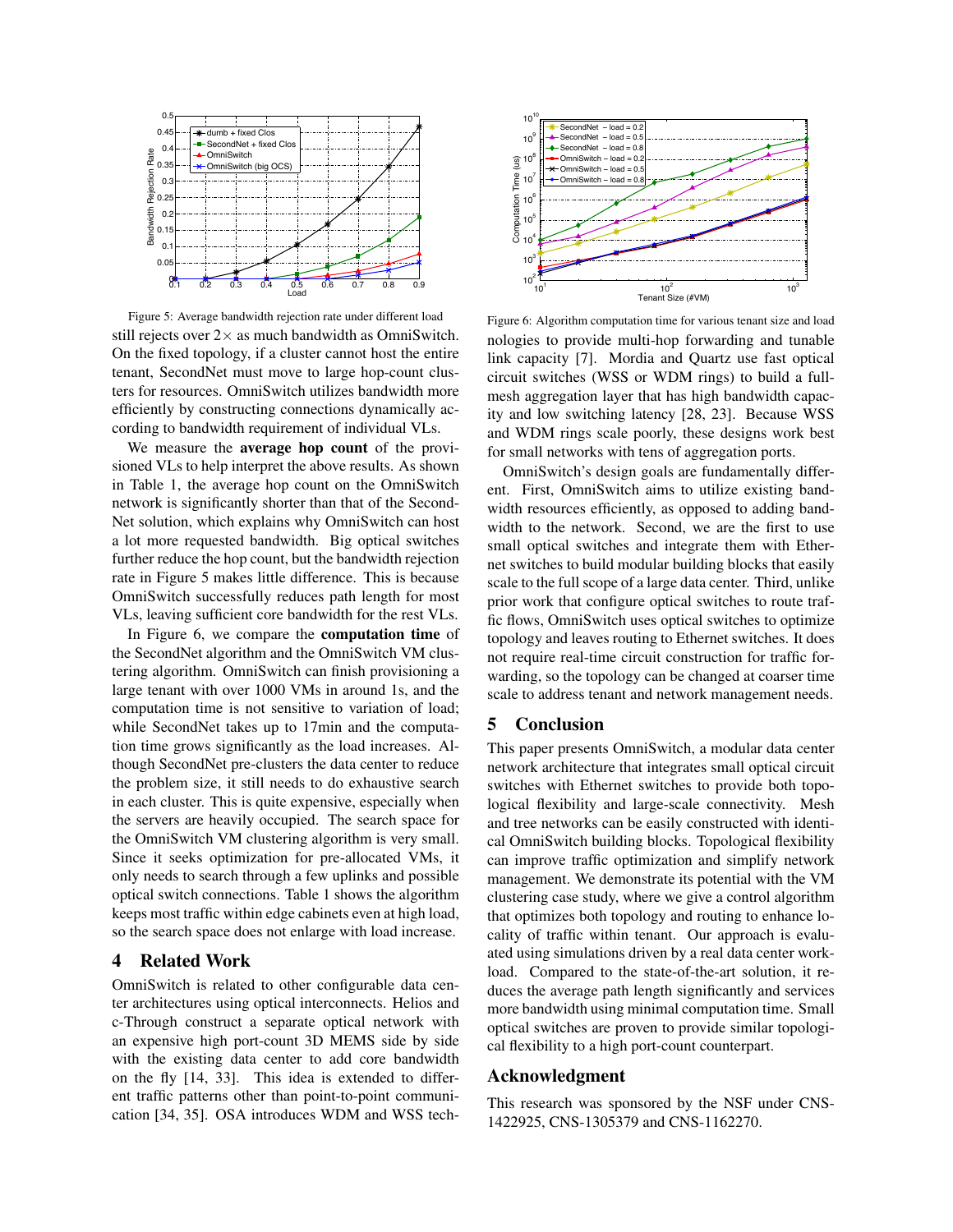# \* Discussion Topics

We are looking for feedback in a number of areas. We want outside evaluation of our progress including criticism or support that weakens or strengthens the excitement and importance of this work. We are looking for ideas that might broaden our future investigation or ideas for new applications for architectures with topological flexibility. We welcome suggestions about alternatives to our OmniSwitch design.

We make a controversial assumption that ease and flexibility of network management have been traditionally underemphasized. Management includes physical management such as network deployment, network upgrade, and cable management as well as logical management including performance optimization, management for low power, fault tolerance, and on-line firmware upgrade. We introduce topological flexibility and OmniSwitch as architectural tools to address these issues. Flexibility comes with its costs and we defend a controversial position that large rewards from management flexibility can justify costs for providing that flexibility.

An interesting discussion debates relative merits of side-by-side versus integrated architectures for deploying circuit switches with packet-switches. Side-by-side architectures may require highly dynamic elephant flow recognition. Elephant flows are not the only source for non-uniform traffic, and integrated architectures with topological flexibility may exploit new sources of nonuniform traffic. Integrated approaches may be successful even when elephant flows are not present.

A number of open issues remain. This work needs commercially successful small port count photonic circuit switches. While a number of candidate photonic architectures exist, no products are available today. We are interested in research to enhance control-plane architectures for the needs of topological flexibility. These control-plane architectures react quickly to changes in the underlying topology without disruption to running workloads.

#### References

- [1] M. Al-Fares, A. Loukissas, and A. Vahdat. A Scalable, Commodity Data Center Network Architecture. In *SIGCOMM '08*, pages 63–74, Seattle, WA, 2008.
- [2] M. Al-fares, S. Radhakrishnan, B. Raghavan, N. Huang, and A. Vahdat. Hedera: Dynamic Flow Scheduling for Data Center Networks. In *NSDI '10*, San Jose, CA, 2010.
- [3] H. Ballani, P. Costa, T. Karagiannis, and A. Rowstron. Towards Predictable Datacenter Networks. In *SIGCOMM '11*, pages 242– 253, Toronto, Ontario, Canada, 2011.
- [4] T. Benson, A. Anand, A. Akella, and M. Zhang. Understanding Data Center Traffic Characteristics. *SIGCOMM CCR*, 40(1):92– 99, Jan. 2010.
- [5] T. Benson, A. Anand, A. Akella, and M. Zhang. MicroTE: Fine Grained Traffic Engineering for Data Centers. In *CoNEXT '11*, pages 8:1–8:12, Tokyo, Japan, 2011. ACM.
- [6] P. Bodík, I. Menache, M. Chowdhury, P. Mani, D. A. Maltz, and I. Stoica. Surviving Failures in Bandwidth-Constrained Datacenters. In *SIGCOMM '12*, pages 431–442, Helsinki, Finland, 2012.
- [7] K. Chen, A. Singla, A. Singh, K. Ramachandran, L. Xu, Y. Zhang, X. Wen, and Y. Chen. OSA: An Optical Switching Architecture for Data Center Networks with Unprecedented Flexibility. In *NSDI '12*, San Joes, CA, April 2012.
- M. Chowdhury, S. Kandula, and I. Stoica. Leveraging Endpoint Flexibility in Data-Intensive Clusters. In *SIGCOMM '13*, pages 231–242, Hong Kong, China, 2013.
- [9] M. Chowdhury and I. Stoica. Coflow: A Networking Abstraction for Cluster Applications. In *HotNets-XI*, pages 31–36, Redmond, WA, 2012.
- [10] M. Chowdhury, M. Zaharia, J. Ma, M. I. Jordan, and I. Stoica. Managing Data Transfers in Computer Clusters with Orchestra. In *SIGCOMM '11*, pages 98–109, Toronto, Ontario, Canada, 2011.
- [11] M. Chowdhury, Y. Zhong, and I. Stoica. Efficient Coflow Scheduling with Varys. In *SIGCOMM '14*, pages 443–454, Chicago, IL, 2014.
- [12] N. G. Duffield, P. Goyal, A. Greenberg, P. Mishra, K. K. Ramakrishnan, and J. E. van der Merive. A Flexible Model for Resource Management in Virtual Private Networks. In *SIGCOMM '99*, pages 95–108, Cambridge, MA, 1999.
- [13] S. Even, A. Itai, and A. Shamir. On the Complexity of Time Table and Multi-commodity Flow Problems. In *SFCS '75*, pages 184–193, Washington, DC, 1975.
- [14] N. Farrington, G. Porter, S. Radhakrishnan, H. H. Bazzaz, V. Subramanya, Y. Fainman, G. Papen, and A. Vahdat. Helios: A Hybrid Electrical/Optical Switch Architecture for Modular Data Centers. In *SIGCOMM '10*, pages 339–350, New Delhi, India, Aug. 2010.
- [15] C. Guo, G. Lu, D. Li, H. Wu, X. Zhang, Y. Shi, C. Tian, Y. Zhang, and S. Lu. BCube: A High Performance, Server-Centric Network Architecture for Modular Data Centers. In *SIGCOMM '09*, pages 63–74, Barcelona, Spain, 2009.
- [16] C. Guo, G. Lu, H. J. Wang, S. Yang, C. Kong, P. Sun, W. Wu, and Y. Zhang. SecondNet: A Data Center Network Virtualization Architecture with Bandwidth Guarantees. In *CoNEXT '10*, pages 15:1–15:12, Philadelphia, PA, 2010.
- [17] C. Guo, H. Wu, K. Tan, L. Shi, Y. Zhang, and S. Lu. Dcell: A scalable and fault-tolerant network structure for data centers. In *SIGCOMM '08*, pages 75–86, Seattle, WA, 2008.
- [18] S. Kandula, S. Sengupta, A. Greenberg, P. Patel, and R. Chaiken. The Nature of Data Center Traffic: Measurements & Analysis. In *IMC '09*, pages 202–208, Chicago, IL, 2009.
- [19] C. Kim, M. Caesar, and J. Rexford. Floodless in SEATTLE: A Scalable Ethernet Architecture for Large Enterprises. In *SIG-COMM '08*, SIGCOMM '08, pages 3–14, Seattle, WA, 2008.
- [20] K. LaCurts, J. C. Mogul, H. Balakrishnan, and Y. Turner. Cicada: Introducing Predictive Guarantees for Cloud Networks. In *HotCloud'14*, pages 14–19, Philadelphia, PA, 2014.
- [21] J. Lee, Y. Turner, M. Lee, L. Popa, S. Banerjee, J.-M. Kang, and P. Sharma. Application-driven Bandwidth Guarantees in Datacenters. In *SIGCOMM '14*, pages 467–478, Chicago, IL, 2014.
- [22] H. Liu, C. F. Lam, and C. Johnson. Scaling Optical Interconnects in Datacenter Networks Opportunities and Challenges for WDM. In *HOTI '10*, pages 113–116, Mountain View, CA, 2010.
- [23] Y. J. Liu, P. X. Gao, B. Wong, and S. Keshav. Quartz: A New Design Element for Low-latency DCNs. In *SIGCOMM '14*, pages 283–294, Chicago, IL, 2014.
- [24] X. Meng, V. Pappas, and L. Zhang. Improving the Scalability of Data Center Networks with Traffic-aware Virtual Machine Placement. In *INFOCOM'10*, pages 1154–1162, San Diego, CA, 2010.